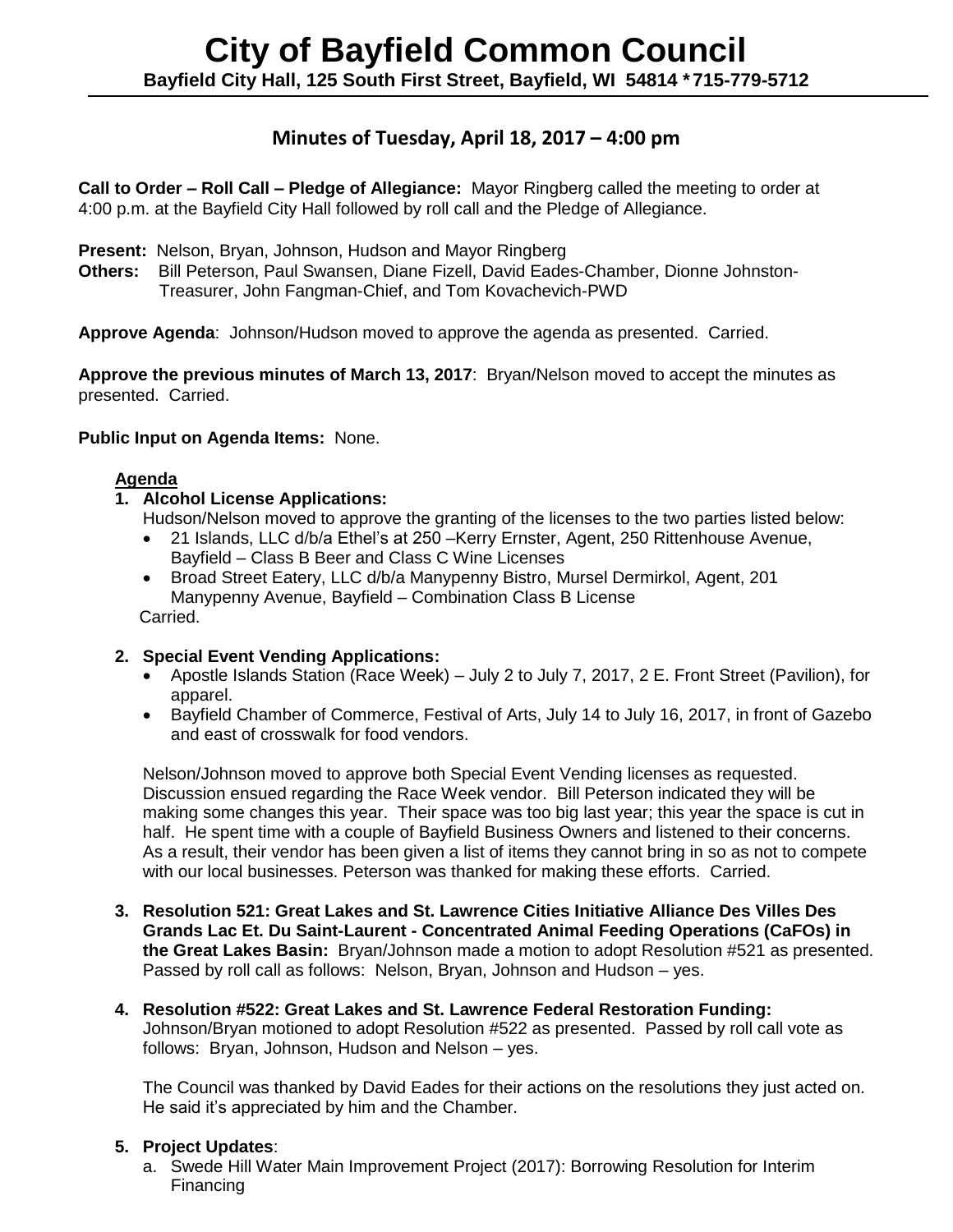The PWD informed the Council the work is slated to begin on May 1, 2017 (or as soon as the weight restrictions are off). The contractor will begin on Hwy 13/ Sixth Street.

Bryan/Johnson made a motion giving authorization to the Mayor and Treasurer to sign any and all documents related to obtaining interim financing needed for the Swede Hill Watermain Project; no more than \$1 million, for one year or less, at a rate not to exceed 2.5%. Currently the Treasurer has been in discussions with Bremer and Chippewa Valley Banks. She noted the DNR is seeking confirmation of the funding no later than April 24, 2017. Hoopman reminded the Council there essentially was no risk with this financing as the City has already obtained a State Trust Fund Loan to cover their share of the project and we have signed agreements with the SDWLP and Army Corps for the remaining balance. The interim loan is only needed to help with cash flow purposes as the SDWL program will reimburse us within 2 weeks of a request and the ACE will pay monthly. Passed by roll call vote as follows: Johnson, Hudson, Nelson and Bryan – yes.

#### b. **Historic Waterfront Walk Phase 2 – Review and possibly award bid:**

One bid was received from Arnie Mackey Construction in the amount of \$593,756.74. This is much higher than the cost opinion provided. Brandon Herbert, Strand Associates was instructed to make some phone calls to find out why the bid was so high, The Committee will be meeting next week to discuss how best to proceed.

- c. **2018 Potential Water & Sewer Projects:** The PWD said this will be discussed at their next meeting Public Works Meeting in May.
- d. **Old Jail – Partnership between the City and BHA:** No new information.
- e. **Comprehensive Plan – Implementation Elements**: The Mayor said we're on track to get all updates by the May 12, 2017 deadline.
- f. **Clean Water Energy Utility Challenge:** The City of Bayfield Utility was selected to participate!
- g. **SolSmart Designation**: The City of Bayfield has been selected to receive an advisor to assist with navigating the SolSmart designation process. They will be working with us to define specific assistance needs and determine opportunities for regional workshops and site visits.
- h. **Green Tier - Legacy Community Alliance for Health Project (LCAH): There is training on May 15, 2017 in Washburn:** Hannah Hudson and Mayor Ringberg volunteered to participate in the Health in all Policies Training scheduled for May 15, 2017. Sarah Mather and Hilary Jewell will also be attending on the City's behalf.
- **6. Mayor's Report(s):** It's been one year! He noted the great work done by staff and Council. He sincerely appreciates how everyone is working together with the best interest of Bayfield in mind. Citizens interest and input has also been outstanding. Councilor Bryan mentioned the Mayor's attendance at all meetings. He's been very generous with his time and it been much appreciated.

# **Reports from Committees, Commission & Boards:**

**Architectural Review Board:** Minutes of February 27, 2017 **BRB:** Minutes of February 9, 2017 **Courthouse:** Minutes of April 3, 2017 **Finance:** Minutes of March 13, 2017 **Fire Department:** Minutes of April 3, 2017 **Library:** Minutes of February 15, 2017 **Planning**: Minutes of March 28, 2017 **Police Department**: March 2017 Report **Waterfront:** Minutes of March 14 and April 17, 2017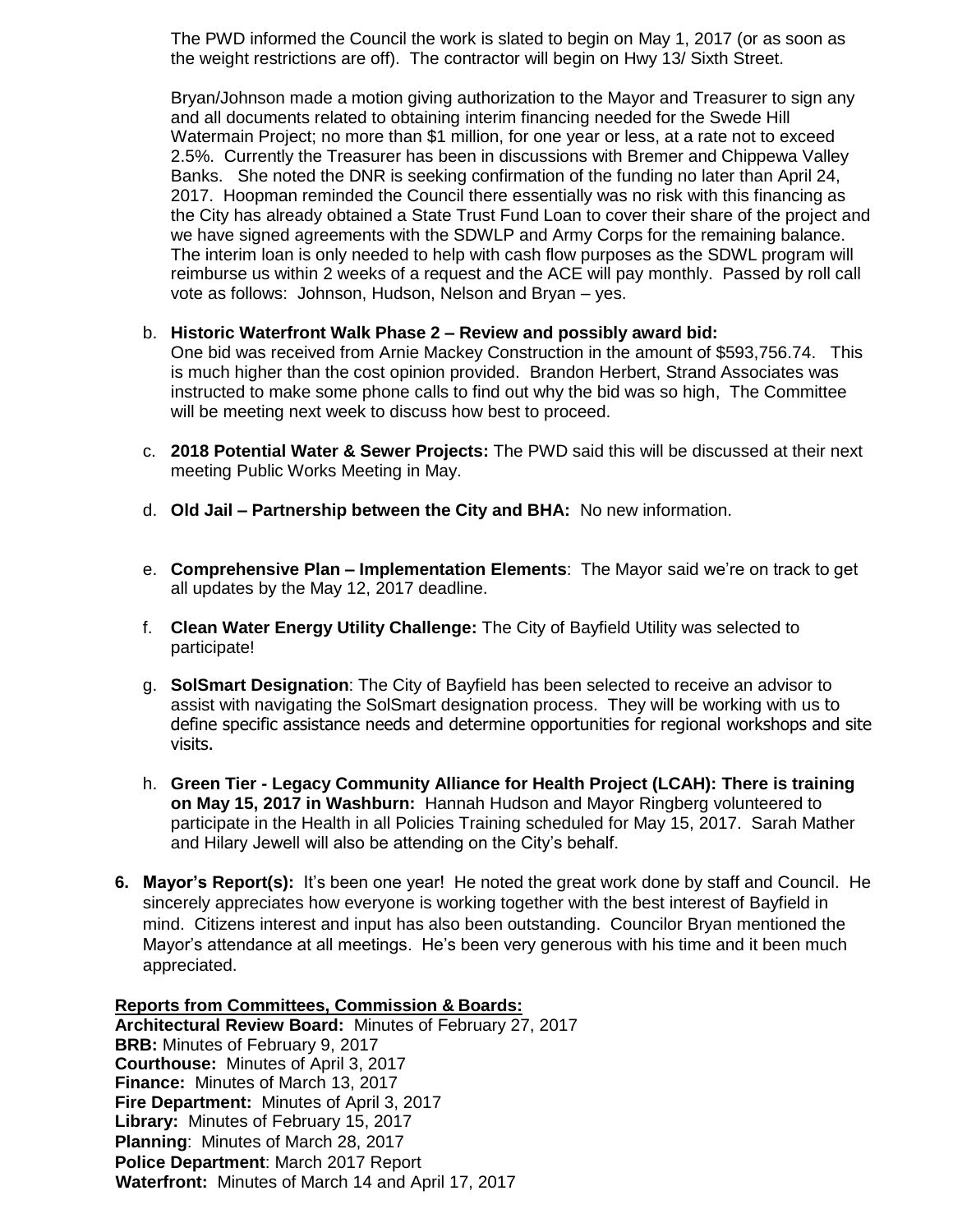Johnson/Bryan made a motion to place the above minutes on file in a block format. Carried.

# **Correspondence:**

- March 9, 2017 Holly R. Barcus, Ph. D. Macalester College
- March 21, 2017 Beth Meyers, State Representative, Wisconsin Transportation Funding
- March 27, 2017 James R. Anderson III, Superior Days
- April 2017 Bayfield Chamber of Commerce & Visitor Bureau Housing Survey Update
- April 3, 2017 Katherine Sorenson, AmeriCorps Farm to School
- Arbor Day Foundation City of Bayfield earns 2016 Tree City USA designation

No action on the correspondence received is needed; informational. However, some discussion ensued.

David Eades briefly outlined the results of the Chambers housing needs survey. The survey shows seasonal housing is needed. He's hoping BCEDC might take more of a lead rather than the Chamber (or City). The Mayor is thinking a coffee talk on the subject is warranted.

The Mayor reminded the Council about the School Garden and Arbor Day planned activities.

# **Treasurer: March Voucher Payments Report, Treasurer's Report(s) and Budget(s)**:

Johnson/Bryan moved to approve. Johnston was thanked by Councilor Bryan for her efforts on the Water and Sewer Reports; understandable and easy to read! Carried.

#### **Affirm/Set Next meetings:**

- May 8, 2017: Board of Review 2-4pm, and Regular Meeting 4 p.m. at the Bayfield City Hall
- May 16, 2017: Special Meeting 8 a.m. (for Swede Hill Water Main Improvement Project)
- June 12, 2017: Regular Meeting, 4 p.m. at the Bayfield City Hall

**Adjournment:** Johnson/Bryan moved to adjourn. 4:34 p.m. Carried.

**Minutes by:** Billie L. Hoopman, Clerk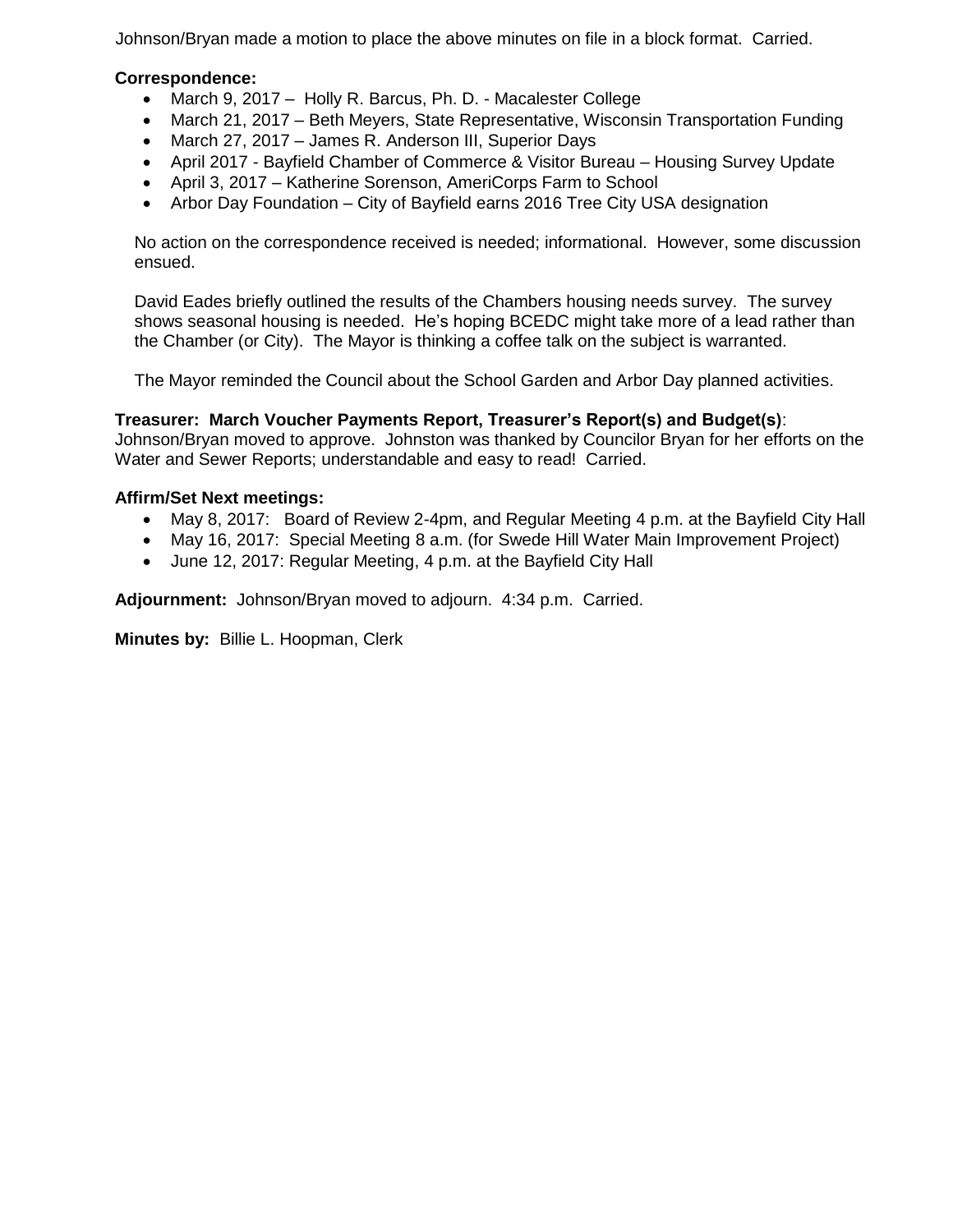# **City of Bayfield Common Council Organizational Meeting Minutes of April 18, 2017**

# **1. Call to Order – Roll Call – Pledge of Allegiance**

Mayor Ringberg called the meeting or order. Clerk Hoopman noted for the record all members of the Council and other public were present as noted below. All stood for the Pledge of Allegiance**. Present:** Nelson, Bryan, Johnson, Hudson and Mayor Ringberg **Others:** Bill Peterson, Paul Swansen, Diane Fizell, David Eades-Chamber, John Fangman-

Chief, and Tom Kovachevich-PWD

- **2. Approve Agenda:** Hudson/Nelson moved to approve.
- **3. 2017 Spring Election: Certification of Election and Oath of Office(s):** Clerk Hoopman provided the Council with the Municipal Board of Canvas Report showing the number of electors and the votes casts along with the certificates of election. Jim Bryan – District 1, Jon Nelson – District 3 were duly elected and signed their Oaths of Office.
- **4. Election of Council President:** Bryan/Johnson moved to nominate Jon Nelson as the Council President. No other nominations were received after asking three times. Nominations were closed and a vote was taken officially making Nelson the Council President. Carried.

# **5. Appointments:**

| <b>Mayoral Committee Appointments:</b>                                                    |
|-------------------------------------------------------------------------------------------|
| Architectural Review Board: Robert Durfey and Sandy Paavola, Alt. (2020)                  |
| Bayfield Community Ambulance: Jane Edwards, Mike Radtke and Dianne Nussbaum               |
| Cemetery Board: James Erickson (2020)                                                     |
| Citizen Participation Committee (CDBG): No changes                                        |
| Courthouse Committee: Jane Halvorson and Gene Brevold (2020)                              |
| Finance Committee: Jon Nelson, Jim Bryan, Mayor and Treasurer                             |
| Fire Protection Committee: Jim Bryan and Hannah Hudson                                    |
| Greater Bayfield WWTP Commission: Jim Bryan, Michelle Shrider, and Mayor Ringberg         |
| Harbor Commission: Carl Dahl (2020)                                                       |
| Library Board: Dan Clark and Laura Lima (2020)                                            |
| Parking Committee- Dan Curran, Beta Bodin, Mayor Ringberg, Chief Fangman, PWD Kovachevich |
| Parks & Recreation Committee: Hillary Jewell (2020)                                       |
| Pavilion Committee: Seeking one member                                                    |
| Planning Commission: Robert Durfey and Mary Dougherty (2020)                              |
| Public Health & Safety Committee: No changes                                              |
| Public Works Committee: Mel Whiteside and Gene Brevold (2020)                             |
| Recycling Committee (B.R.B.): Jon Nelson                                                  |
| Tourism Commission: No changes                                                            |
| Tree Board: Need Forester                                                                 |
| Waterfront Committee: No changes                                                          |
| Zoning Board of Appeals: Bill Cornelius                                                   |
|                                                                                           |

# **Other Appointments:**

B.A.R.T. Representative: David Eades, Mayor Ringberg-Alt. Fire Chief: Tom Kovachevich Forester/Weed Commissioner: Seeking